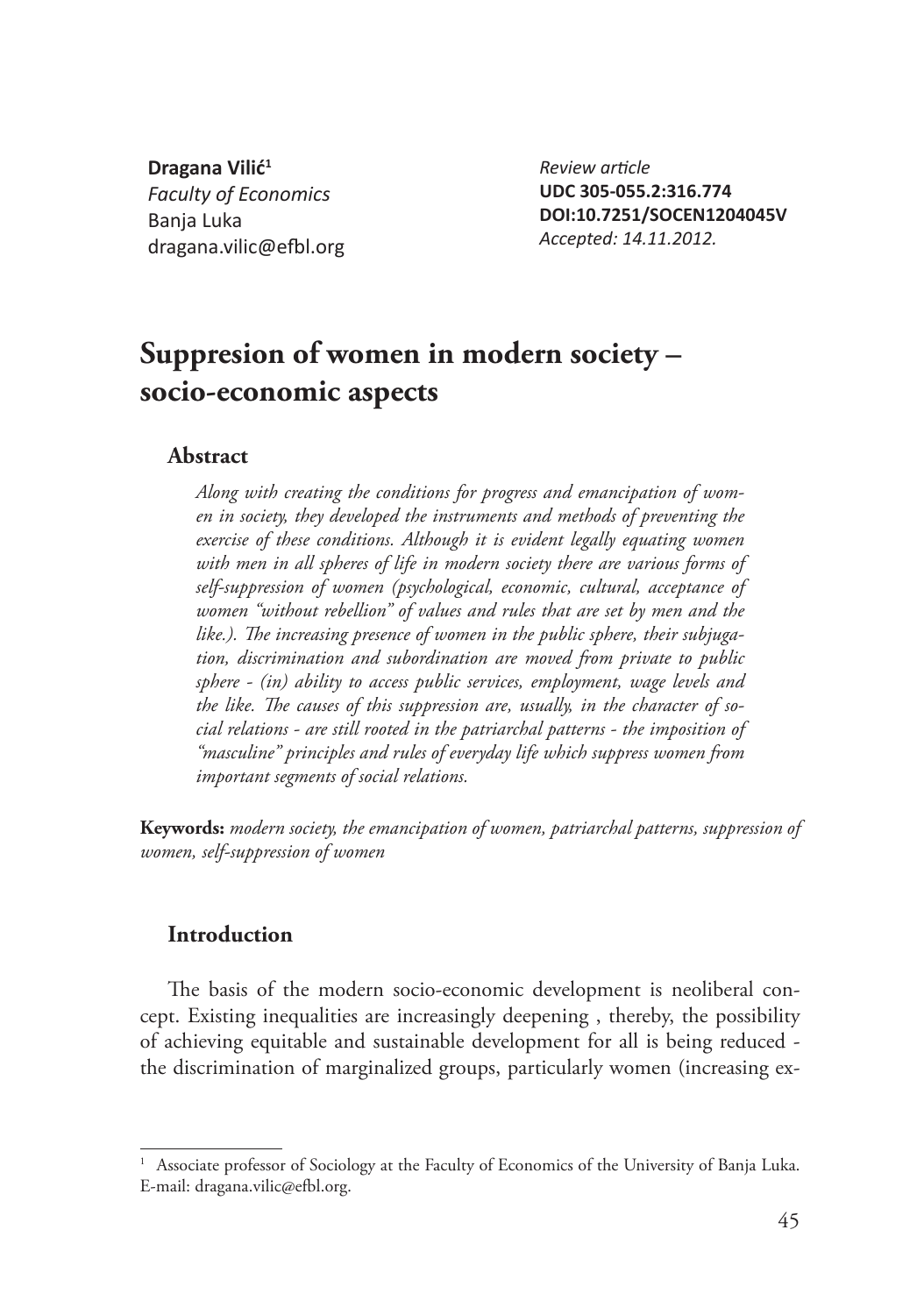posure to poverty, exploitation, social exclusion, etc..) is expressed.2 Women, children and other disadvantaged groups, particularly in the developing part of the world, have limited access to health insurance (regular check-ups, care during pregnancy, child immunizations and the like.).<sup>3</sup> In the second half of the twentieth century there has been significant progress in the emancipation of women, but that does not mean that women have fully gained equal status with men. "They are still excluded from mainstream society in many countries of the modern world. The cause of this situation is the uneven distribution of power in society, and the source is largely in traditional culture, patriarchal consciousness and economic underdevelopment of the society. "4

In terms of gender inequality and still present patriarchy there are different ways of repression of women in modern society - the "psychological" suppress through the desire for male child to be born , the marriage sometimes appears as a negation of the freedom and autonomy of women, the suppression in political life, the inequality in culture and education, various types of economic repression and the like. The increasing presence of women in the public sphere, their subjugation, discrimination and subordination are moved from the private to the public sphere - (in) ability to access public services, lack of access to educational institutions in some parts of the world, the division into "feminine" and "masculine" schools and colleges , segregation in employment, asymmetrical relations of labor and power, the stereotyping of so-called female jobs, hampered mobility to better paid jobs and the like.

In the transition countries of Central and Eastern Europe women are facing many problems and are in very difficult socio-economic position. The major changes that have taken place in these countries have left consequences that are manifested in the increase of unemployment, poverty, job insecurity and the like. The experience of many countries show that in dealing with the negative consequences of these processes, women are more affected than men, and that the risks and opportunities are unevenly distributed.

In addition to the suppression of women whose causes are in the nature of social relations, we can also talk about different forms of self-repression of women - social, cultural and value (self) isolation in modern society - the permanent stopping, pushing and squeezing women from important segments of

<sup>2</sup> Mirjana Dokmanović., *Economic globalization and Paradoxes,* in*: Victims and Globalization,*  Women's Center for Democracy and Human Rights, Subotica, December 2003, page 15. pdf

<sup>&</sup>lt;sup>3</sup> United Nations International Children's Emergency Fund (UNICEF), *The Progres of Nations*, UNICEF, New York, 1994. in: Jork Bredšo, Majkl Valas., Wallace, M., *Actual Inequalities: Stories From Around the World*, in: Vladimir Vuletić (ed.), *Globalisation – Myth or Reality: Sociological Chrestomathy*, Institute of Textbooks, Belgrade, 2003, page 294.

<sup>4</sup> Ivan Šijaković i Dragana Vilić, *Sociology of Contemporary Society,* Faculty of Economics, Banja Luka, 2010, pages 321 – 322.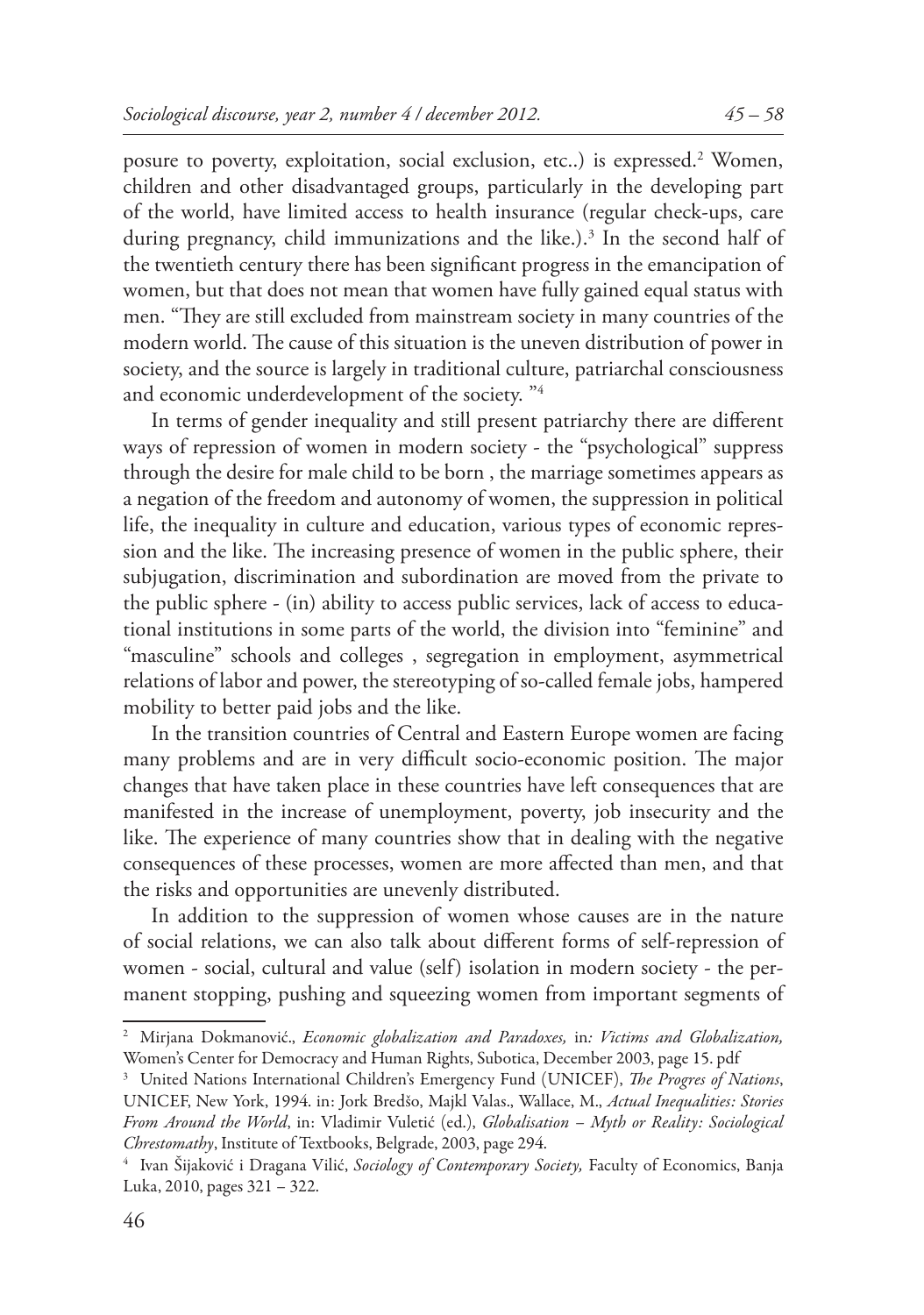the social relations by men and adherence to the values imposed by the "trends" of everyday life (for example, accepting the values put by men in connection with physical appearance - "standardized beauty," women becoming "hostages" of their own bodies).5

For all these reasons, the question arises: How to change and improve the position of women in modern society? How to expand the actual space of emancipation of women? Whether this can be achieved through collective actions (movements, citizens' initiatives, associations) and consistent application and enforcement of the legal provisions governing women equal status with men? Here we will outline the directions of possible answers to these questions, because the more complete analysis exceeds the requirements of a single article. We will first outline the basic forms of suppression of women, using sources and data from more developed countries of the West, then we will add a few specific elements of the suppression of women from mainstream society in post-socialist transition countries. Finally we will point to several elements that can assist in finding directions to overcome the inequality of women in modern society, such as domestic and international institutional activities, social movements, and new theoretical discourses recommended by Alain Touraine.

#### **Forms of repression of women in modern society**

Safe instrument of presence and maintaining women in mainstream social trends - to achieve its social and cultural promotion, the rise and emancipation (inverse correlation between female literacy rates and fertility rates in underdeveloped countries), is a learning process. However, this is not easily passable way for the woman, as in education there are principles and mechanisms that stop the rise and progress of women, and enable the creation of gender differences in education (targeting women through the education process to the "less difficult", less recognized professions, the less chance of progress in career, poorly paid jobs, etc..).<sup>6</sup> Although the curriculum in schools makes no gender differences, though some studies in developed countries show that teachers have different expectations of girls and boys, and that there are forms of hidden curriculum that help maintain gender differences and stereotypes through the educational process. "Although the impact of those rules is gradually weakening, legislation that requires the girls to wear dresses or skirts to school is one of the most obvious ways to report gender stereotypes. The consequences are not just

<sup>&</sup>lt;sup>5</sup> *The same*, page 323.

<sup>&</sup>lt;sup>6</sup> *The same*, pages 322 – 323.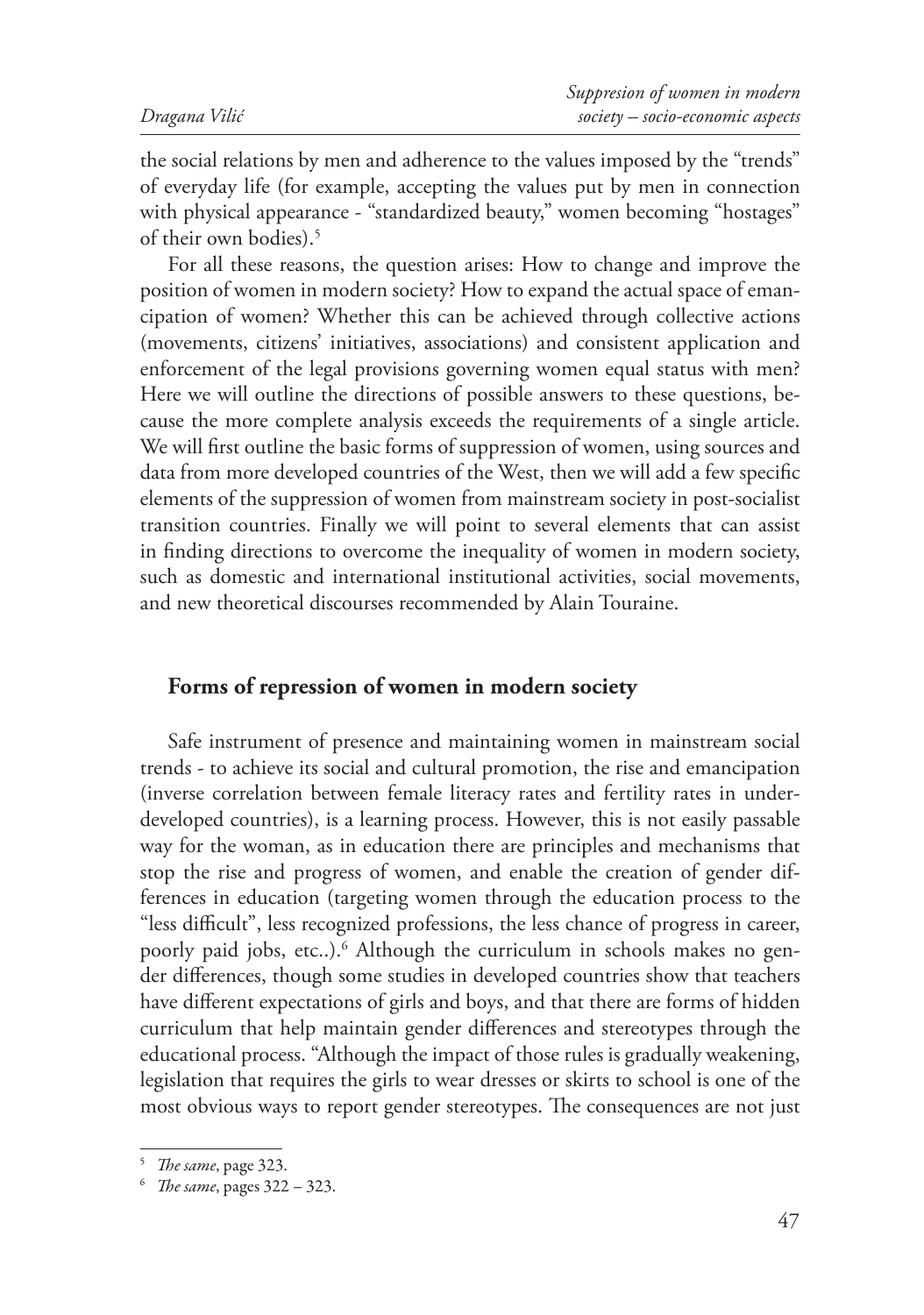skin deep, because of the clothes they wear, girls do not have the liberty to sit in a relaxed manner, to participate in the harder games or the ability to run as much as they really can."7 In the UK, for example, there are schools which are attended only by members of one sex, while others are attended by both sexes. Students to 16 years old usually go to classes that are attended by the same sex.<sup>8</sup> However, before they become ripe for formal education, girls and boys, are more or less, in connection with the role assigned to them - the behavior in the "feminine" and "masculine" way. Later, the school only further shapes / firms these patterns and ensures their survival in society. Also, often the knowledge, experience and achievements of men are more valued and achievements of women are overlooked - for example, the contribution of women's unpaid work in world economy $^\circ$ , the women who have made significant contributions to the advancement of humanity are being forgotten (Augusta Ada King, Countess of Lovelace who participated in the development of computer software), and the like.<sup>10</sup> Also, until the end of the 80-ies of the last century, girls were less frequently than boys enrolling at the university, so their number in institutions of higher education was less than the number of boys. In recent years, in developed countries, similar trends were observed in terms of reducing gender gap in schools in relation to educational achievement, and diversity of girls / young women and boys / young men in all areas and at all levels of the education system (equal or better performance of girls increasing the number of girls, more boys leave high school, etc..).<sup>11</sup> This is explained by the fact that on the increase in self-esteem and expectations of the girls had a great influence the feminist movement, cue from successful mothers employed outside the home - examples that cast doubt on traditional stereotypes of women as housewives, eliminating gender stereotypes in classrooms - encouraging girls to explore school subjects that were "reserved" for the boys, the promotion of educational material liberated from gender bias and the like.12 However, the results of research on women in higher education around the world have shown that, although in the period after the

<sup>7</sup> Entoni Gidens, *Sociology*, Faculty of Economics, Belgrade, 2005, page523.

<sup>&</sup>lt;sup>8</sup> Caroline Benn and Clyde Chitty, *Thirty Years On: Is Comprehensive Education Alive and Well or Strruggling to Survive?*, Penguin, Harmondsworth, p. 88. in: Michael Haralambos, Martin Holborn, *Sociology - Themes and Perspectives, Part II*, Golden Marketing, Zagreb, 2002, p. 776.

<sup>9</sup> "Unpaid work in the home has an enormous importance for the economy. It is estimated that domestic work accounts for between 25 and 40 percent of the wealth created in the industrial countries. Domestic work supports other economic sectors, because it provides a free service on which depends the bulk of the population with paid work." Entony Giddens, *Sociology*, Faculty of Economics, Belgrade, 2005, p.402.

<sup>10</sup> Spender, D., *Invisible Women: Schooling Scandal*, Women's Press, London, 1983.

<sup>&</sup>lt;sup>11</sup> "Career opportunities", *The Economist*, 8 July 1995. in: Entony Giddens, *Sociology*, Faculty of Economics, Belgrade, 2005, p 523.

<sup>12</sup> Entony Giddens., *Sociology*, Faculty of Economics, Belgrade, 2005, p 524 – 525.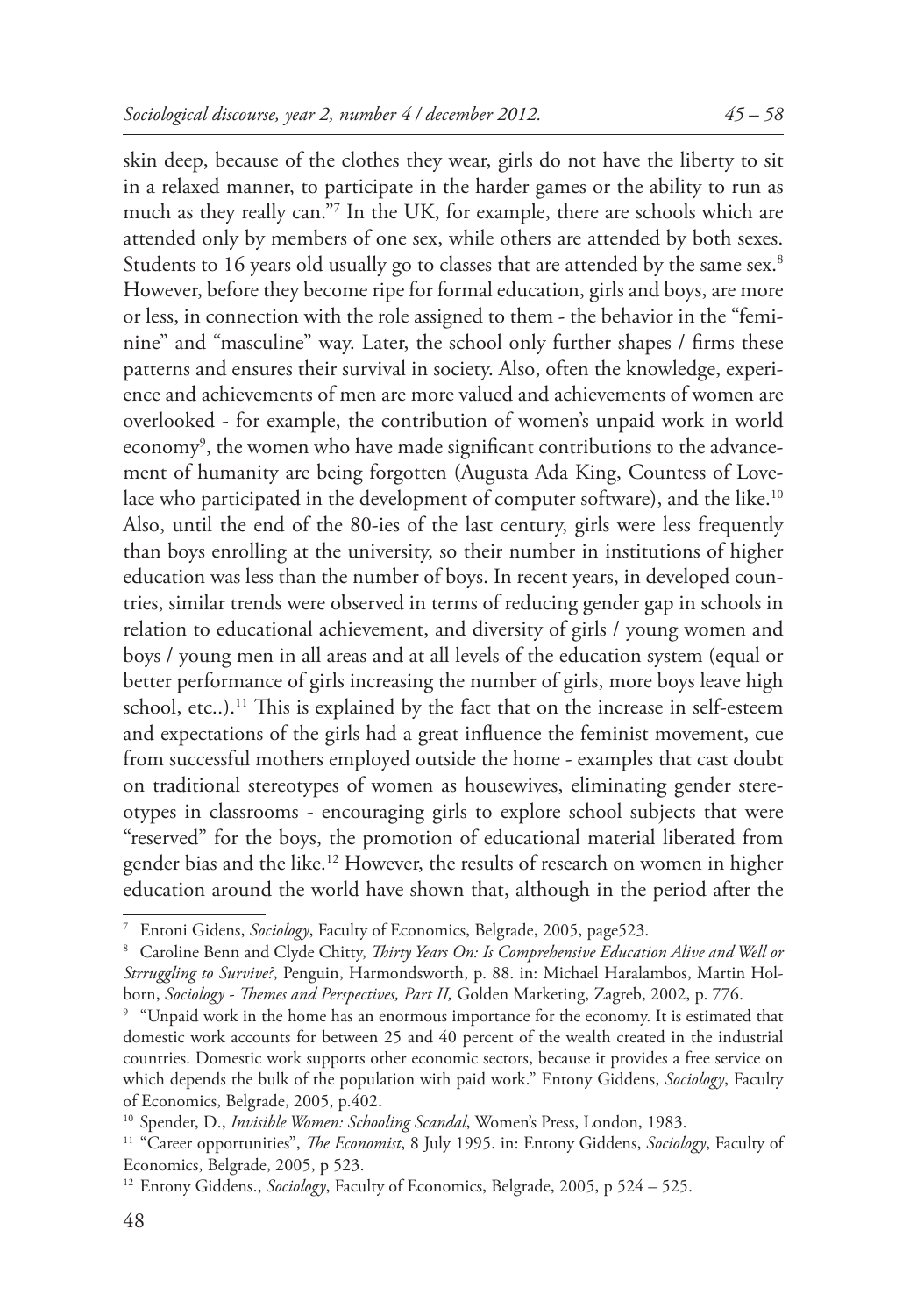Second World War, many countries increased the number of female students (in the U.S., Israel and Norway was an equal number of male and female students enrolled), the percentage of university female professors was small. In places with lower rank and fixed-term employment, women were more present than men.13 Studies conducted half a century later, in the UK, can not testify to the substantial changes in this respect - at universities with a long tradition, full professors are paid more than their female colleagues in the same profession and more than 90 percent of full professors are men.<sup>14</sup>

Although the formal equality in the labor market was achieved, achieving the progress in education for women does not directly increase revenue - for the same level of education and for doing the same work women do not have the same salary as men.<sup>15</sup>

| <b>Educational threshold</b> | The average (median) annual salary |        | Ratio of female to |
|------------------------------|------------------------------------|--------|--------------------|
|                              | Men                                | Women  | male earnings      |
| Less than High School        | 19,654                             | 13,816 | 0,70               |
| Finished High School         | 26,515                             | 18,323 | 0,69               |
| Unfinished college           | 31,566                             | 22,227 | 0,70               |
| College certicifate          | 39,115                             | 28,042 | 0,72               |
| Postgraduate degree          | 49,650                             | 33,771 | 0,69               |
| All employees                | 30,650                             | 21,381 | 0,70               |

**Table 1.** *Employed full-time, over 25 years of age, United States, 1991.*

Source: Educational attainment in the United States: March 1990. and 1991., Current Statistical Reports, quoted by Weeks, J. R.: Population: An Introduction to Concepts and Issues, updated fifth edition, Wadsworth Publishing Company, Belmont, California, 1994, p. 274.<sup>16</sup>

This can be explained by the still present patriarchal patterns - the rights and status of women and men are defined by patriarchal ideology, as well as the value of their labor on the market. Therefore, a better education does not guarantee that women will achieve a higher income and a better position in society.

<sup>&</sup>lt;sup>13</sup> Lie, S.S., O'Leary, V., *Storming the Tower: Women in the Academic World*, Kogan Page, London. U: 526.

<sup>14</sup> *Guardian*, 4-5 May 1999. in: Giddens, E., *Sociology*, Faculty of Economics, Belgrade, 2005, p. 527.

<sup>&</sup>lt;sup>15</sup> In Germany in the eighties, the earning of women was 72 percent of men's earnings, and in 1991. it was 73.6 percent, in the UK in the mid-eighties it was 69.5 percent, in France, in the same period, 79 percent and 80.8 percent in the nineties. In Latin America, women's average earning is between 44 and 77 percent of men's earnings, 51 percent in Korea, 70 percent in Hong Kong, 43 percent in Japan. *UN data from 1995*.

<sup>&</sup>lt;sup>16</sup> Retrieved from: Mirjana Bobić, *Demography and Sociology - connection or synthesis*, JP Official Gazette, Belgrade, 2007, p. 193.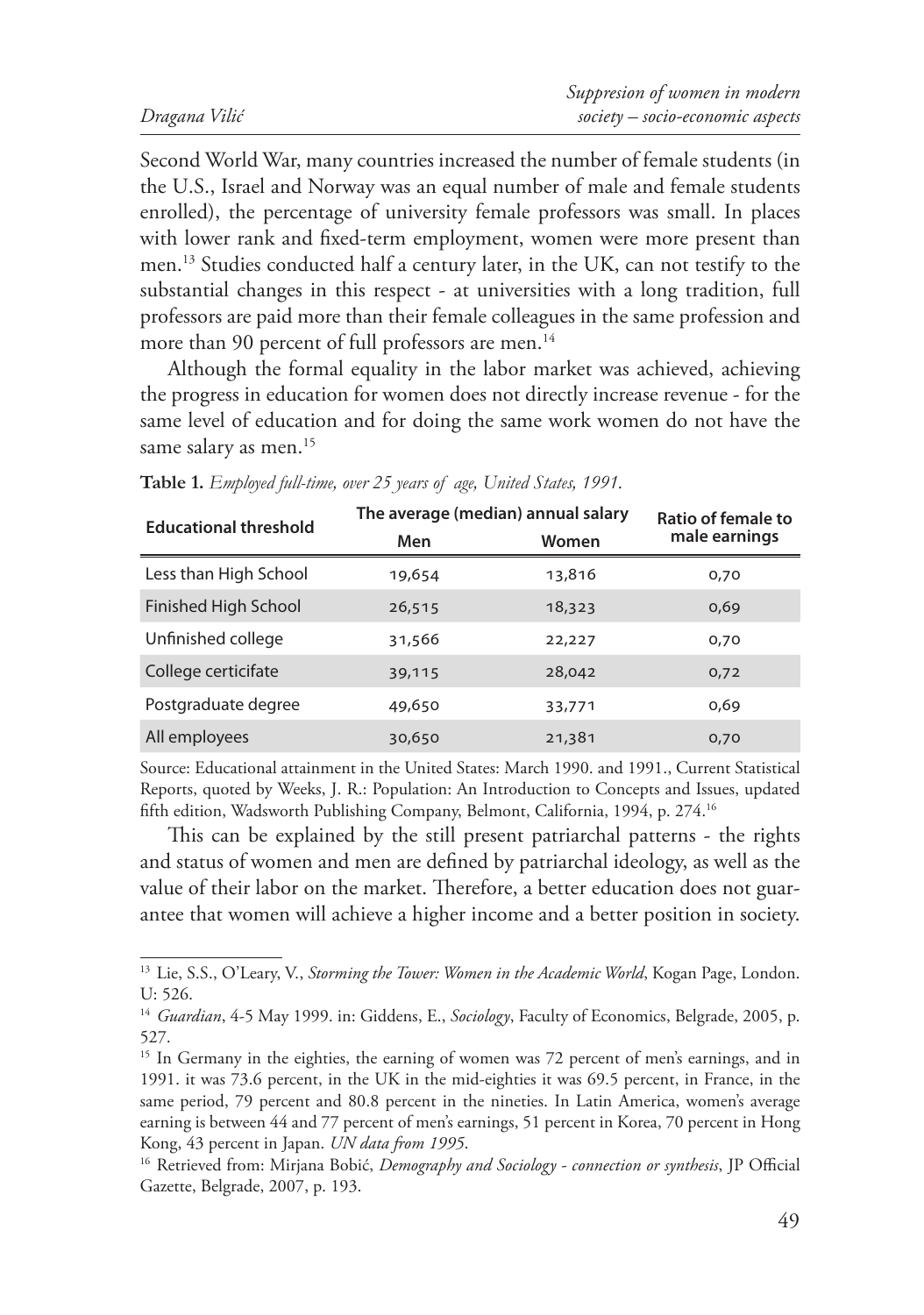"Women earn significantly less money than men, and around the world they fill only 10% of all members of the legislature at the national level and 6% of ministerial positions (UNICEF, 1994). Although ... a growing number of young women professionals are earning more money than ever, the vast majority of American women earn significantly less than men. And despite the discussion of political equality, women fill only 11% of the Senate and Congress in Washington (UNICEF, 1994)."17

Gender differences related to illiteracy are extremely high - 2/3 of illiterate people in the world are women.<sup>18</sup> This is associated with poverty, infant mortality, high birth rates, low levels of economic development, the strong influence of traditional culture in rural areas, in families with many members, for economic reasons, boys are preferred to be educated and so on.<sup>19</sup>

Since the fifties of the last century in developed countries in the world are open new jobs that require skills and traits that women express more preferences to, such as empathy, teamwork, tolerance, etc.., which created an increase in women's employment. This tendency is also present later with new transformations in many sectors of the economy, particularly in the service sector of the economy and the service sector. As the number of employed women increases, proportionally the number of economically active men decreases. This changes the concept of "masculinity" in contemporary society. "There are more and more unemployed men than women, and the old conception of the role of men as the breadwinner is beginning to change."20 In the eighties of the last century, a large number of women in many European countries was hired a part-time (mid 90-ies 2/3 of employed women), and this may explain the relatively high female employment in these countries.

However, because of the increasing presence of women in the public sphere, her subjugation, discrimination and subordination is moved from the private to the public sphere of work and consumption - the possibility of access to public services, employment and income levels and so on. Although there is an evident increase in women's employment and their legally equalizing with men in all spheres, there is still a segregation of women in employment (employment in

<sup>&</sup>lt;sup>17</sup> United Nations International Children's Emergency Fund (UNICEF), *The Progres of Nations*, UNICEF, New York, 1994. in:.Jork Bredšo i Majkl Valas, *Actual Inequalities: Stories From Around the World*, in: Vuletić, V. (prir.), *Globalisation – Myth or Reality: Sociological Chrestomathy*, Institute of Textbooks, Belgrade, 2003, page 294.

<sup>&</sup>lt;sup>18</sup> KGWOMEN. International Day of Rural Women, Retrieved from: http://kgwomen.blogspot. com/2010/10/menunarodni-dan-seoskih-zena.html [15.10.2010.]

<sup>&</sup>lt;sup>19</sup> "Of the 150 million children in the age between 6 and 11 years old who are not in school, 90 million are girls." Entoni Gidens, *Sociology*, Faculty of Economics, Belgrade, 2005, p.505.

<sup>20</sup> Ulrih Beck, *Risk Society - Towards a new modern*, Filip Višnjić, Belgrade, 2001, p. 136 – 137.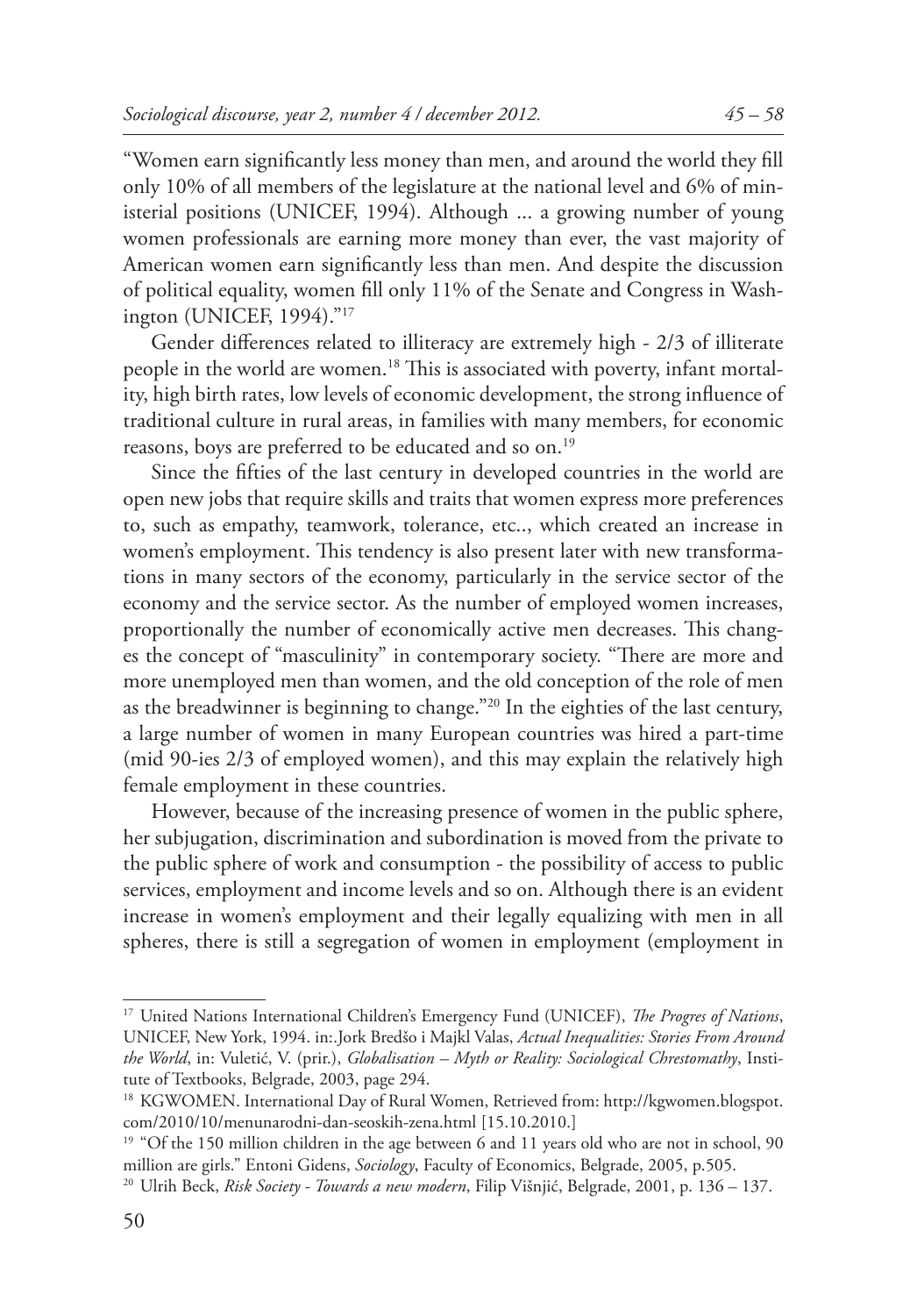clerical work, in educational, health professions, and the like.).<sup>21</sup> In developed Western countries, more than half of the economically active women are engaged in the service sector (more than 85 percent of the female labor force in the U.S. and the UK, while in the developing world, most of the female labor force is involved in carrying out activities related to agriculture (80 % of economically active women in sub Saharan Africa and 60% in South Asia).<sup>22</sup> The number of women who produce food is inversely proportional to their representation in decision-making in the household. Women in rural areas often do not own property, or those that own it, have a small percentage (5%), and therefore can not receive credit for starting their own business, expanding services that they offer, training or education.<sup>23</sup>

Despite the principled equality of women with men, women are often faced in their career with the invisible barriers that inhibit their progress and occupy key positions in public life - unequal opportunities for employment, stereotypes about weak managerial skills of women, lack of female role models, exclusion of women from informal networks and etc.. On the other hand, as a result of education and tradition, women less openly express their ambition and desire towards "leadership". For example, in 2005. year in high management positions in the U.S. there were 8% of women (1995. - 5%) in this country, women earn 72% of the salary of their male counterparts, and 25% of the highest-paid presidents of government in Europe there is no women.<sup>24</sup> Women in almost all developed countries are in a similar situation - they make up nearly half the workforce, achieve better results in education than men, they are only about 8% on the higher levels of the hierarchy in companies, and for the same job and the same level of responsibility, women earn on average one-third less than their male counterparts (in France, for example, is among the highest managers only five percent of women, in the UK among the 400 biggest directors of companies there are only 17 women).<sup>25</sup>

In business sectors that stereotype so-called women's work, women face difficulties in mobility to better paying jobs.<sup>26</sup> "They are usually closed in sectors

<sup>21</sup> Vlado Puljiz, *Family Policy*, in Puljiz, V. and others.: *Social Policy: History, Systems, Glossary*, Faculty of Law, University of Zagreb, Zagreb, 2005, p.326.

<sup>&</sup>lt;sup>22</sup> Mirjana Bobić, *Demography and sociology - the connection or synthesis*, JP Official Gazette, Belgrade, 2007, p.193.

<sup>&</sup>lt;sup>23</sup> KGWOMEN. International Day of Rural Women, Retrieved from http://kgwomen.blogspot. com/2010/10/menunarodni-dan-seoskih-zena.html [15.10.2010.]

<sup>&</sup>lt;sup>24</sup> Women in top management is still endemic, Leader, 05/05/2006, retrieved from 17/12/2007, http://www.liderpress.hr/Default.aspx?sid=2921

<sup>25</sup> *Equivalent - Regional Women's Web Portal*, www.ekviva.net

<sup>26</sup> Irena Gabrić Molnar, *Presence of the Patriarchal Pattern in the Market Economy and Business Sphere*, in: Mirjana Dokmanović (ed.), *Transition, Privatisation and Women*, Women's Centre for Democracy and Human Rights, Subotica, 2002, p. 179.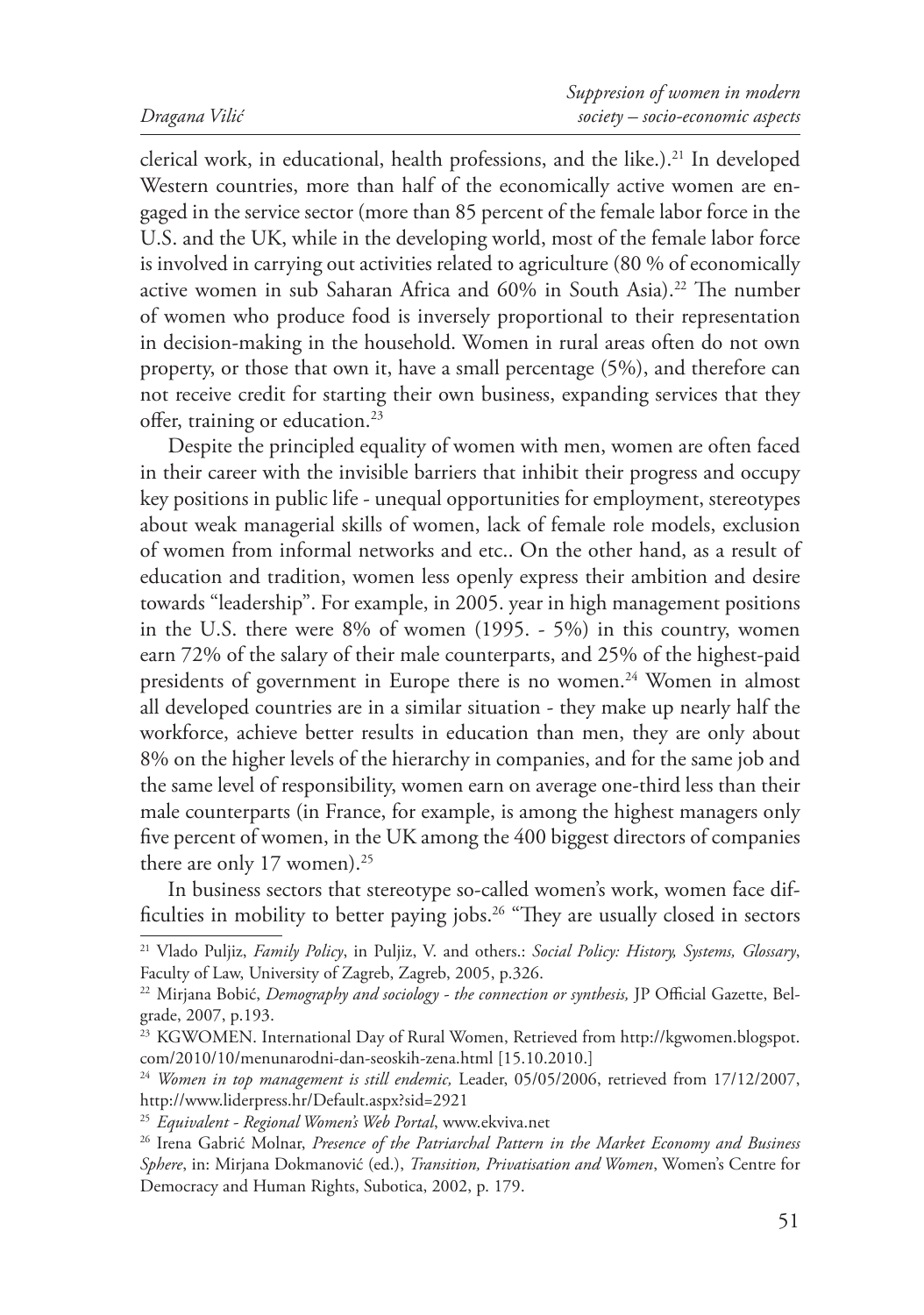with no prospect of improvement, which justifies lower salaries, and supports the view that their salaries are just an extra income to household. Ideology in terms of women, who are seen as passive and flexible and looking a paid job like that, which leaves plenty of time for family, giving an excuse to be limited to the lowest-paying jobs, and those salaries are understood only as additional wages."<sup>27</sup> However, when women have the opportunity to enter a managerial position, they in most cases choose jobs whose performance allows the reconciliation of family and professional liability claims, which is difficult to achieve in terms of modern economics - the imposition of male models of work organization, which leads to expression in extending working hours, putting his full time to the company's disposal, including holidays and weekends. In such circumstances, even though they have high levels of education, women can not in large numbers come to the senior management positions. Achieving equality in the work seems still impossible, since regulatory variable in marriage remains the work of women.28

Also, a phenomenon that is widespread in modern society is sexual harassment in the workplace. Due to the fact that men usually hold leadership positions in organizations, the imbalance of power provides harassment of women, although there are the reported cases, in smaller numbers, that women sexually harassed their subordinates. Although in most European countries, sexual harassment is prohibited by law, within the organization or in the workplace, men can use their position of power to force a woman to have sexual intercourse. "That can take the forms of attack, such as in cases when the woman is threatened to be redundant if she does not engage in sexual contact with her boss. However, most forms of sexual harassment is more subtle nature. There are indications that with the consent to sexual intercourse woman will be improved or that, if she does not agree to that, it will soon be followed by some punishment, like delay improvement."29 Women who are sexually harassed often do not report the harassment because of the pressure on them not to do so (by pointing out the "failures" of the work, moving to the lower-paying jobs, or moving on to some better positions in an attempt to forestall the reports of cases of harassment and the like.) or they do not do it for fear that it can not be proved or fear of reprisal.

<sup>27</sup> Martin Segalan, *Sociology of the family*, Clio, Belgrade, 2009, p.370 - 371.

<sup>28</sup> *Ibid*, str. 376 - 377.

<sup>&</sup>lt;sup>29</sup> "Sexual harassment refers to unwanted or repeated attempts of sexual approach, as manifested through the offensive remarks and behavior, which may cause inconvenience to those which are referred or affect working performance. According to a survey conducted in the UK, one in ten women is a victim of sexual harassment in the workplace." Entony Giddens, *Sociology*, Faculty of Economics, Belgrade, p.362 – 363.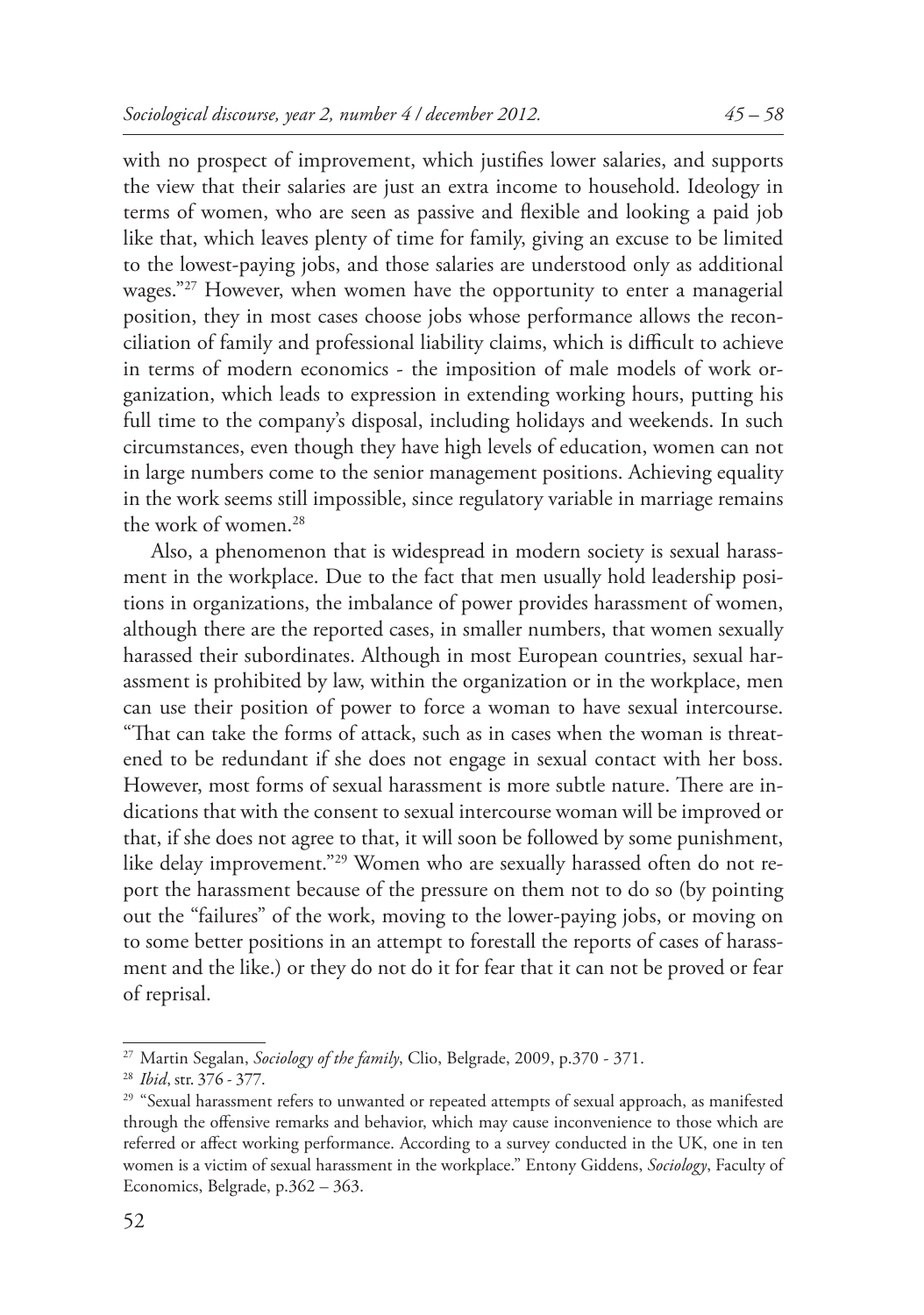In some countries, cultural traditions prevent women to perform high-paying jobs, to vote, to refuse sexual intercourse with her husband, and even to drive a car.<sup>30</sup>

In the hierarchy of the great religions (churches, denominations), especially in Christianity, as in other spheres of social life, women are excluded from the government.<sup>31</sup>

In addition to the suppression of women whose causes are in the nature of social relations, we can also talk about different forms of self-repression of women - social, cultural and value (self) isolation in modern society - the permanent stopping, pushing and squeezing women from important segments of the social relations by men and adherence to the values imposed by the "trends" of everyday life (for example, accepting the values put by men in connection with physical appearance - "standardized beauty," women becoming "hostages" of their own bodies).32

#### The position of women in the countries in transition

In the transition countries of Central and Eastern European women are facing many problems and are in a difficult situation on the labor market. The major changes that have taken place in these countries in the 90-ies of the last century (the collapse of communism and the victory of liberal capitalism, the development of democratic political institutions, the movement towards a market system of free competition, and dealing with the consequences of these changes), have resulted in increased unemployment, poverty, job insecurity, and also affected gender roles and gender relations - "there was an increase of pornography, the return of women to the private sphere, women's unemployment, deprivation of any rights that have been achieved under socialism (eg, reproductive rights), creating dominant gender roles (hegemonic masculinity and subordinate femininity) and the like. All this has had an impact on the occurrence of violence against women, and its intense expression."<sup>33</sup> The experience of many countries shows that in dealing with the negative consequences

<sup>&</sup>lt;sup>30</sup> United Nations International Children's Emergency Fund (UNICEF), *The Progres of Nations*, UNICEF, New York, 1994. in: Jork Bredšo i Majkl Valas, *Actual Inequalities: Stories From Around the World*, in: Vuletić, V. (prir.), *Globalisation – Myth or Reality: Sociological Chrestomathy*, Institute of Textbooks, Belgrade, 2003, page 294.

<sup>&</sup>lt;sup>31</sup> Entony Giddens, *Sociology*, Faculty of Economics, Belgrade, p 553.

<sup>32</sup> Ivan Šijaković and Dragana Vilić., *Sociology of Contemporary Society,* Faculty of Economics, Banja Luka, 2010, p323.

<sup>&</sup>lt;sup>33</sup> Vesna Nikolić-Ristanović, *Social Change, Gender and Violence: Post-communist and war affected societies*, Kluwer Academic Publishers, Dordrecht/Boston/London, 2002.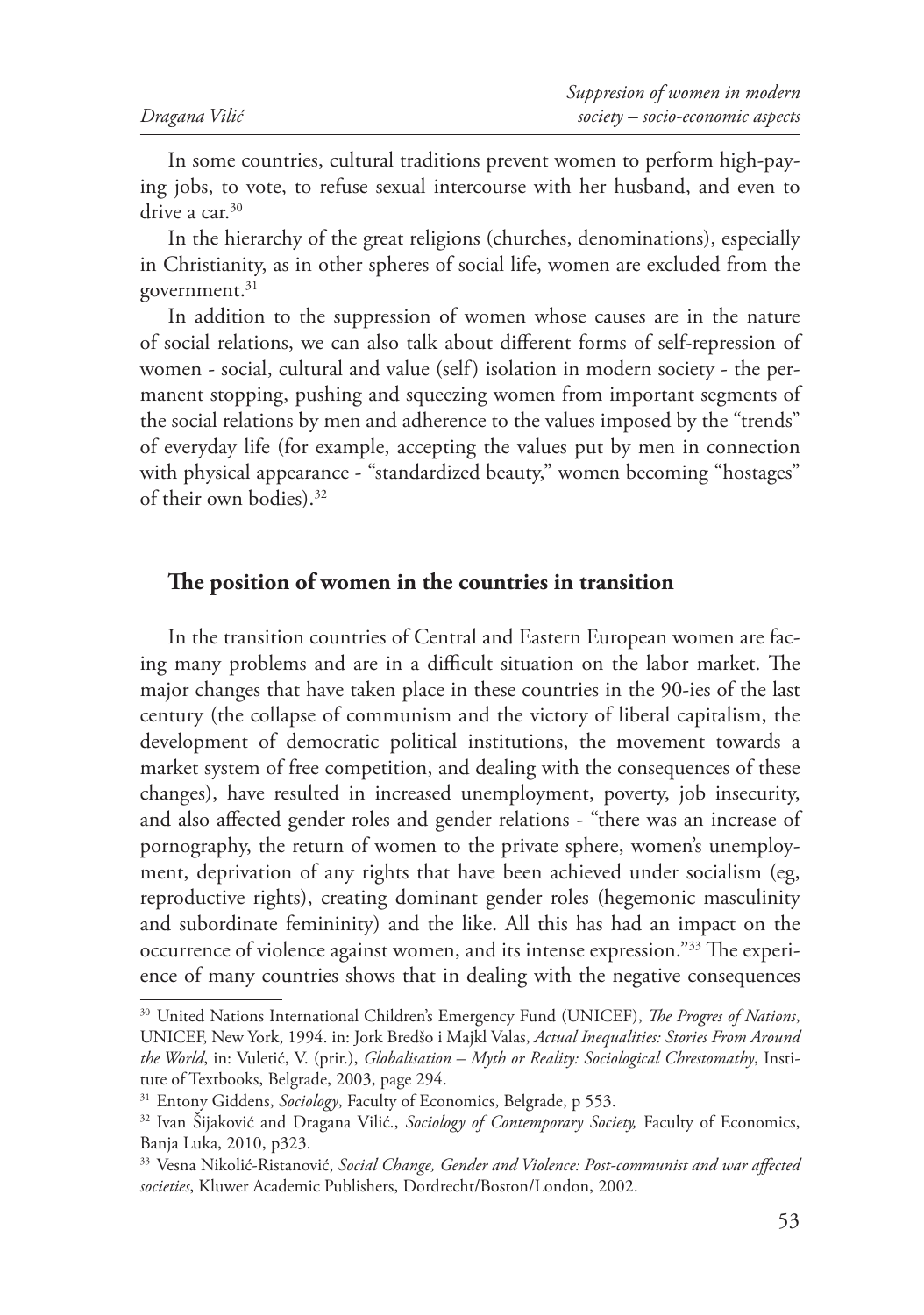of these processes (structural adjustment and market operation) women are far more affected than men, and that the risks and opportunities are unevenly distributed. Women are the most represented in those sectors and industries which are realizing the weakest income, and regardless of the level of education and qualification, women, on average, wait for a job longer than men. Usually for possession with lower qualifications and less work experience they earn income for 15 percent less than men. The women, in addition to the young and uneducated, are in the worst position in the formal labor market, and therefore mostly employed in the informal sector. In societies that are on the path of transition at risk of poverty are mothers with children, and women over forty years of age who lose their jobs, rural women, single mothers, the unemployed, the sick, the housewives, the uneducated and the like. M. Dokmanović explains the causes of the major consequences of transition reforms on women than on men to new technologies, the development of the private sector, creating jobs and other changes brought by the market economy. 34

## **Instead of a conclusion - the action to overcome the unequal position of women in contemporary society**

The struggle to improve women's position in society and their legally equalizing with a man, the feminist movement began only in the nineteenth century (the promotion of women's rights, their interests, the need to change the role of women in the private and public spheres, open criticism of social relations that contribute to the existence of inequality and exploitation of women, fight for freedom of expression and sexuality and female sexuality, gender-identity and gender stereotypes, critical analysis of the institution of patriarchy, the study of the dominant model of power, support for the promotion of women's human rights policy, labor market, etc.).<sup>35</sup> The emergence of feminism came as a result of the industrial revolution. Conceptual pursuit and practical action of the first feminists were directed towards the institutionalization of political and economical equality of women. Then feminism appears in its "radical form" of assault on marriage and the family, pointing to the base of the patriarchal family and morality, which regulated the relations within it. Organizing women through movement was their attempt to find a way out of the situation

<sup>34</sup> More to see in: Mirjana Dokmanović, *Women and Economic Changes*, 2000 – 2005., Women's Centre for Democracy and Human Rights, Subotica, Serbia, Electronic publication of the Institute for Gender Equality of Vojvodina "Five Years Later - The women's movement in Vojvodina 2000 – 2006", 2006.

<sup>35</sup> Centre for Women Studies Zagreb, http://www.zenstud.hr/stari/FemiPocet1.pdf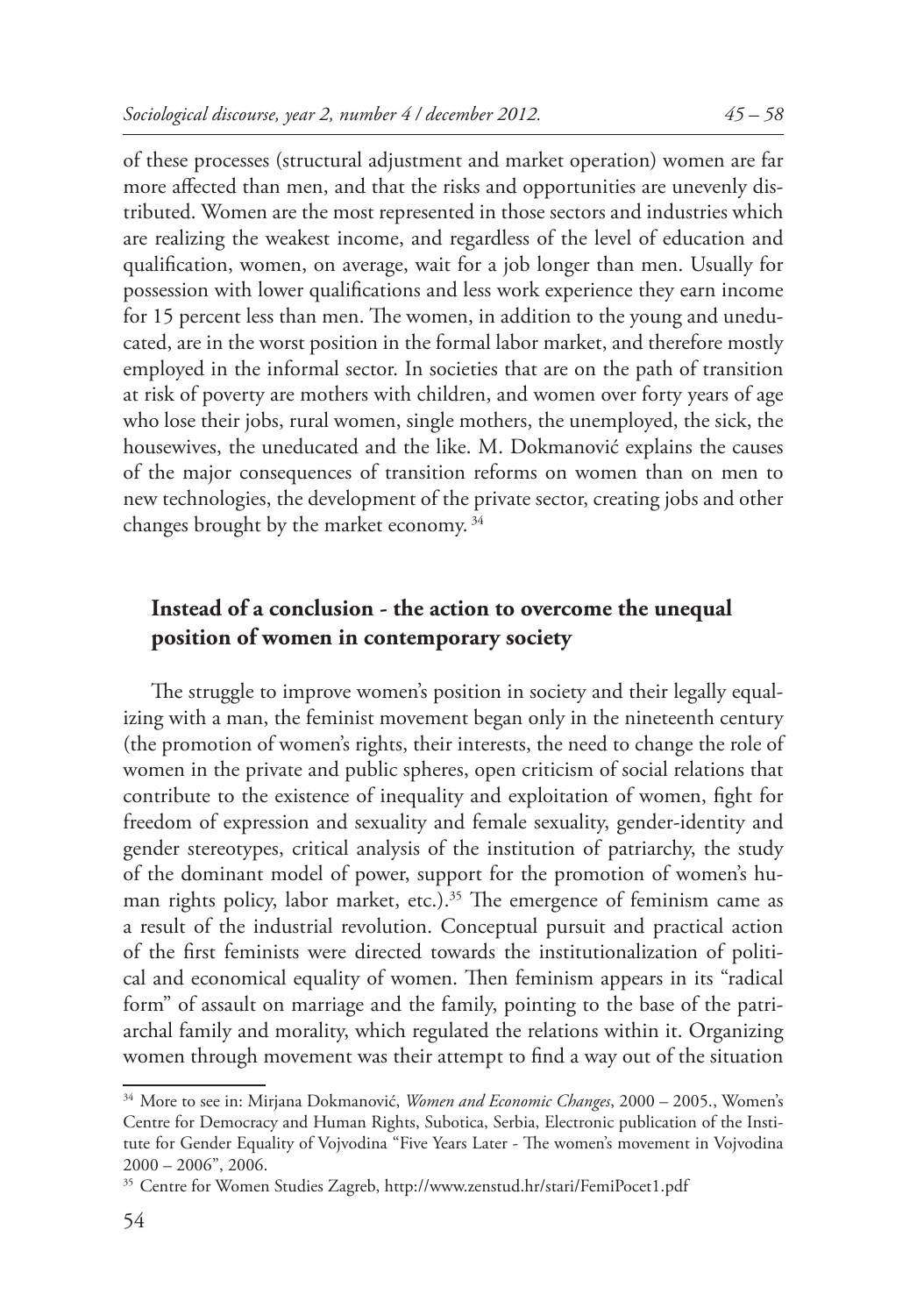of inequality that are received as a legacy in history, and whose preservation is justified by Eve's first sin, guilt, identification with female sexuality and sin, and, therefore, treating women as lesser beings, etc. 36 It arose as a logical reaction to the position they had earlier granted in society, as an expression of different perceptions of themselves and need to take a more active role in public life. These social movement /s contributed to the change of consciousness towards all minority groups - enabled them to properly articulate their interests, they made significant strides in the cultural history of mankind.<sup>37</sup> However, persistent feminist struggle that resulted in formal legal equalization of women with men, improving their position in many spheres of society, taking a central place in political debates about issues that were previously ignored or were considered to belong to the non-political aspects (child care, equal workplace rights, lesbian rights, changes to the law on divorce, the possibility of abortion, etc.)<sup>38</sup>, failed to eliminate the numerous difficulties faced by women in the private and public spheres (the burden of family responsibilities, exposure to violence in the private and public spheres, poverty, taking a weaker position in society, etc..). It is still evident gender, economical and political subordination of women. Because of the rapid social changes in the countries in transition, women are faced with many problems (poverty, violence, trafficking in women for sexual exploitation, disadvantage, etc..). However, the development of women's organizations, the development of initiatives to protect women from violence and victim support services, and campaign for changes in the law, changes in applicable legislation regarding the protection of women from violence and the like. in post-socialist societies, allow to highlight the problems faced by women and to raise awareness of the need to overcome them.39

Regardless of the problems that women are still facing in modern society, according to A. Touraine, thanks to the ideological and practical aspirations of post-feminism, there has been a cultural revolution - the transition from society of men to society of women, but not through the prism of political life, but through penetration "of the subjectivity of each (and every) because they strive for creating from each individual a subject."40

In terms of improving the equality of women and men, it is the policy of promoting gender equality and taking concrete actions with a view to its imple-

<sup>36</sup> More to see in: Gizela Bok, *Women in European history,* Clio, Belgrade 2005.

<sup>&</sup>lt;sup>37</sup> More to see in: Dragana Vilić, *The contemporary social processes and changes - consequences and reactions,* Kasper, Banja Luka, 2009.<br><sup>38</sup> Entony Giddens, *Sociology*, Faculty of Economics, Belgrade, p 439.

<sup>&</sup>lt;sup>39</sup> Vesna Nikolić-Ristanović, *Social Change, Gender and Violence: Post-communist and war affected societies*, Kluwer Academic Publishers, Dordrecht/Boston/London, 2002.<br><sup>40</sup> Alain Touraine, *A new paradigm for understanding contemporary society*, JP Official Gazette,

Belgrade, 2011, p.203.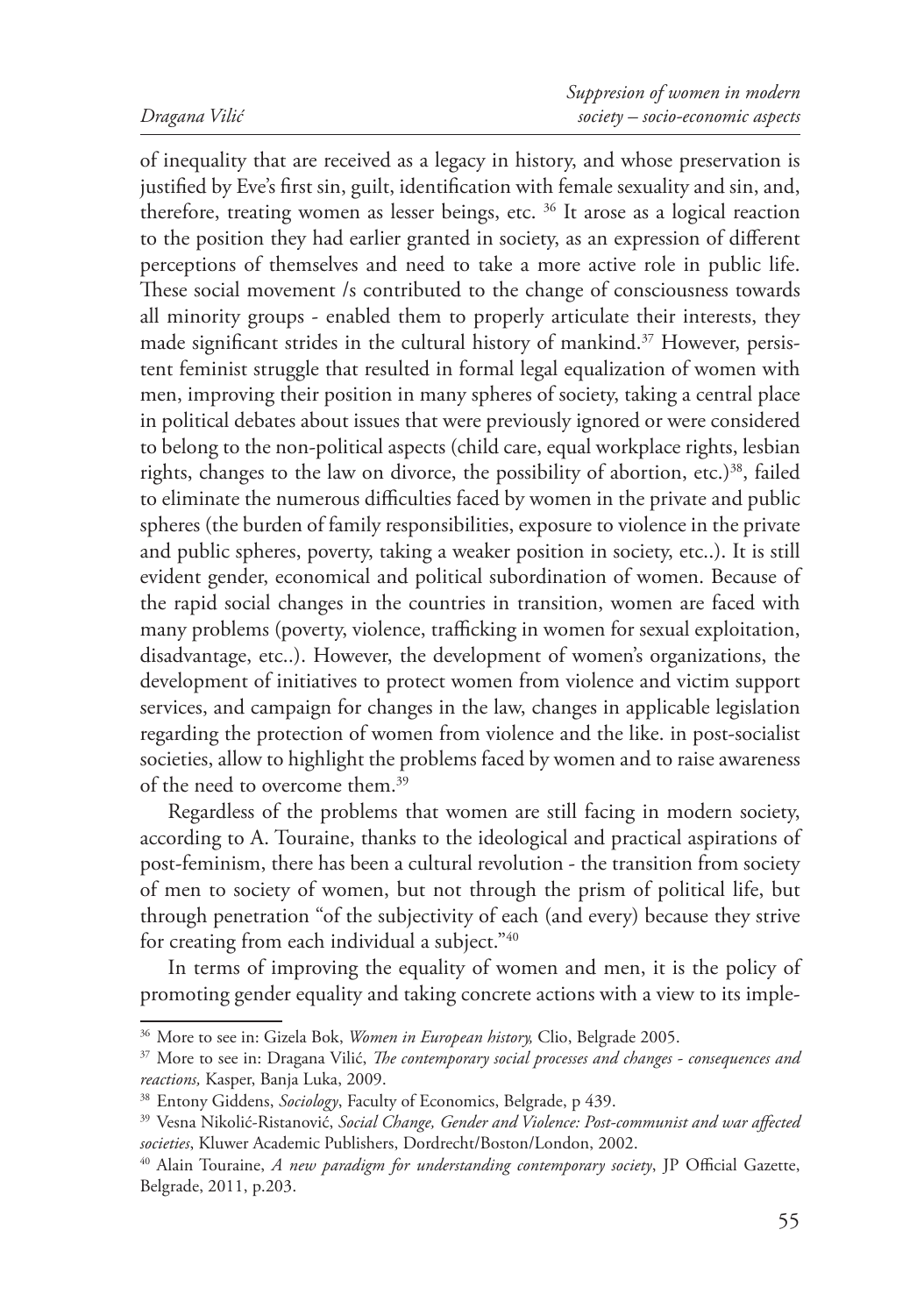mentation and the empowerment of women, the achievements of the European Union should not be overlooked. One of the five values on which the European Union stands is equality, and with the goal of its provision, and to prevent discrimination based on sex, the Charter of Fundamental Rights was brought. Its commitment to gender equality and strengthening the gender perspective into all policies, the European Commission of the EU confirmed in 2010 the adoption of the Charter on Women which defines five priority areas - equal right to economic independence, equal pay for equal work or work of equal value, equality in decision-making, the dignity, integrity and the eradication of genderbased violence, gender equality in external activities. In order to promote gender equality and empowerment of women globally, it is established the cooperation between international organizations dealing with gender equality (International Labour Organisation, the Organisation for Economic Co-operation and Development, the United Nations, the African Union and the new UN body for gender equality and the like. ). All these efforts aim to increase the awareness and knowledge of equality in general, to take concrete actions and implement specific programs to achieve gender equality and to introduce gender equality in public policies in all countries.<sup>41</sup>

### **References**

- 1. Bek, Ulrih. *Rizično društvo, U susret novoj moderni*. Beograd: Filip Višnjić, 2001.
- 2. Bobić, Mirjana. *Demografija i sociologija veza ili sinteza*. Beograd: JP Službeni glasnik, 2007.

<sup>&</sup>lt;sup>41</sup> To mark the fifteenth anniversary of the Declaration and Platform for Action, adopted at the UN World Conference on Women in Beijing, and the thirtieth anniversary of the UN Convention on the Elimination of All Forms of Discrimination against Women, the European Commission adopted a Charter of Women. The Commission has developed the Strategy for equality between women and men from 2010 to 2015. This strategy represents the work program of the European Commission for Gender Equality (Plan is built on the plan of equality of women and men for the period since 2006 to 2010, and the European Pact for Gender Equality), and provides activities based on five priority areas defined in the Charter on Women and one area that deals with issues that permeate all other areas (gender roles, legislation, and management tools for achieving gender equality). It aims to encourage the development of national level and to ensure cooperation with other European institutions and all those who are interested in achieving gender equality. For more, see: European Commission, Commission Communication of the European Parliament, the European Council, the European Economic and Social Committee and the Committee of the Regions, Strategy for equality between women and men from 2010 to 2015, Brussels, 21.09.2010. pdf.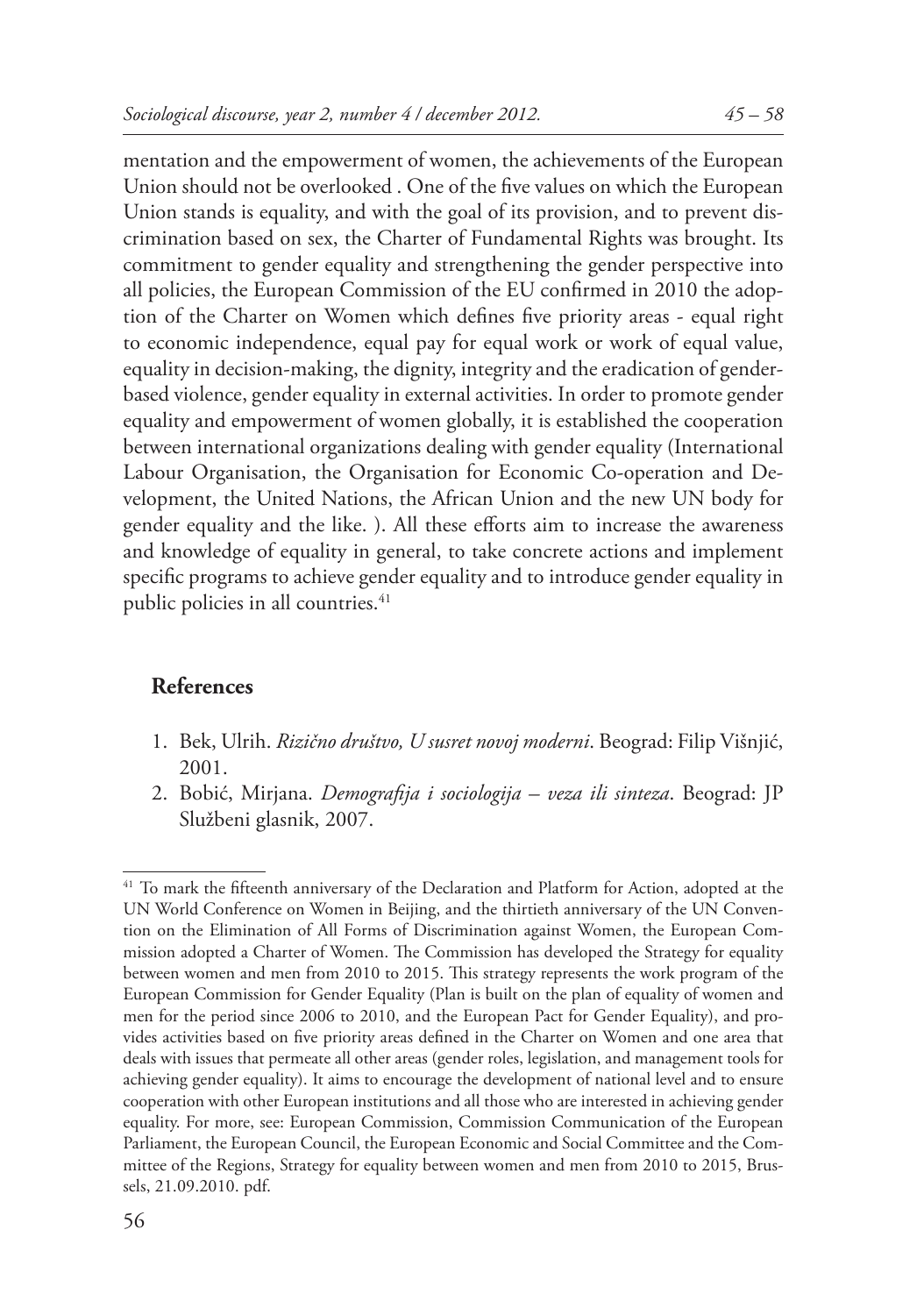- 3. Benn, Caroline & Clyde Chitty. *Th irty Years On: Is Comprehensive Education Alive and Well or Strruggling to Survive?*. Harmondsworth: Penguin, p. 88. U: Haralambos, Michael & Martin Holborn. *Sociologija – Teme i perspektive*. Zagreb: Golden marketing, 2002.
- 4. Bok, Gizela. Žena u istoriji Evrope. Beograd: Clio, 2005.
- 5. Castells, Manuel. *Moć identiteta*. Zagreb: Golden marketing, 2002.
- 6. "Career opportunities", *The Economist*, 8 July 1995. U: Gidens, Entoni. *Sociologija*. Beograd: Ekonomski fakultet, 2005.
- 7. Centar za ženske studije Zagreb, http://www.zenstud.hr/stari/Femi-Pocet1.pdf
- 8. Dokmanović, Mirjana. *Ekonomska globalizacija i paradoksi*. u: Žrtve i globalizacija. Subotica: Ženski centar za demokratiju i ljudska prava, decembar 2003. pdf
- 9. Dokmanović, Mirjana. Ž*ene i ekonomske promene*, 2000 2005.. Elektronska publikacija Zavoda za rodnu ravnopravnost AP Vojvodine "Pet godina posle – Ženski pokret u Vojvodini 2000 – 2006". Subotica: Ženski centar za demokratiju i ljudska prava, 2006.
- 10. Eurostat. *Anketa o radnoj snazi*, 2002. U: Segalan, Martin. *Sociologija porodice*. Beograd: Clio, 2009.
- 11. Evropska komisija, SAOPŠTENJE KOMISIJE ZA EVROPSKI PARLA-MENT, EVROPSKI SAVET, EVROPSKI EKONOMSKI I SOCIJAL-NI ODBOR I ODBOR REGIONA, Strategija za ravnopravnost žena i muškaraca od 2010. do 2015. godine. Brisel, 21.09.2010. godine. pdf.
- 12. Gabrić Molnar, Irena. *Presence of the Patriarchal Pattern in the Market Economy and Business Sphere*. u: Dokmanović, Mirjana (ur.). *Transition, Privatisation and Women*. Subotica: Ženski centar za demokratiju i ljudska prava, 2002.
- 13. Gidens, Entoni. *Sociologija*. Beograd: Ekonomski fakultet, 2005.
- *14. Guardian*, 4-5 May 1999. U: Gidens, Entoni. *Sociologija*. Beograd: Ekonomski fakultet, 2005.
- 15. Haralambos, Michael & Martin Holborn. *Sociologija Teme i perspektive*. Zagreb: Golden marketing, 2002.
- 16. KGWOMEN. Međunarodni dan seoskih žena, http://kgwomen.blogspot.com/2010/10/menunarodni-dan-seoskih-zena.html [15.10.2010.]
- 17. Lie, S. Suzanne & Virginia E. O'Leary. *Storming the Tower: Women in the Academic World*. London: Kogan Page, p. 526.
- 18. Milić, Anđelka. *Sociologija porodice Kritika i izazovi*. Beograd: Čigoja štampa, 2001.
- *19. OECD, Statistical Anex, 1998*, navedeno prema Punch, Aidan & David L. Pierce (eds.), *Europe's population and labour market beyond 2000*, No